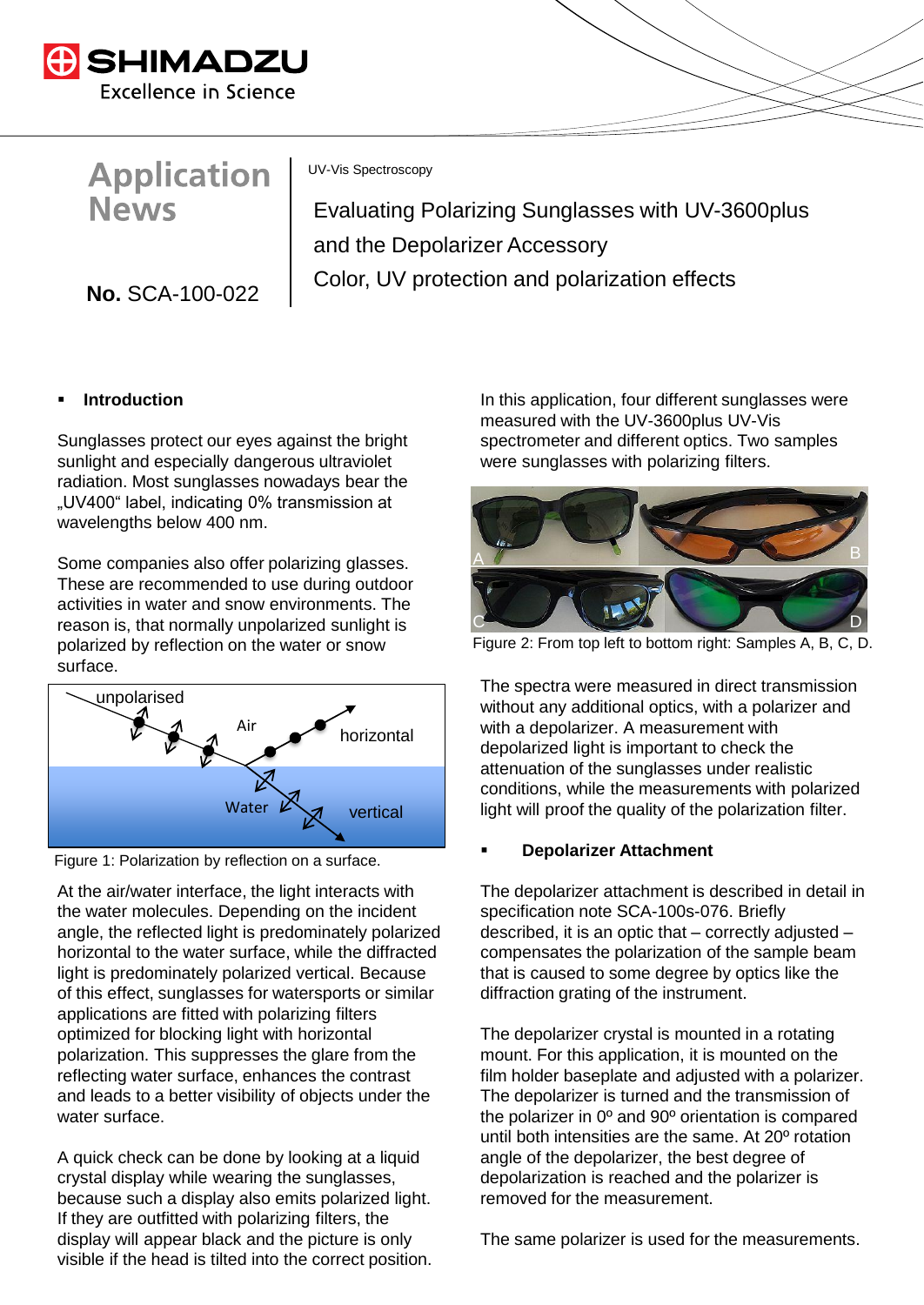

Figure 3: Depolarizer and polarizer mounted in the UV-3600plus during adjustment procedure.

## ▪ **Check for UV400 Label**

All samples are labelled with the UV400 mark. To check the credibility of that mark, UV-Vis spectra are measured with a scan range of 800 – 200 nm.



Figure 4: UV-Vis transmission spectra of all samples. Inset: Zoom to the "UV400" region.

All spectra show a cutoff wavelength at 400 nm and 0 % transmission at lower wavelengths. In the visible region, the spectra of sunglasses C and D look similar, while the spectra of sunglasses A and B are very different.

Sunglasses B show the highest transmission over the whole spectral range, as expected from the high transparency seen in Figure 2.

## ▪ **Color Analysis**

A color analysis of the spectra shows how the transmission spectra are correlated to the green color of sunglasses A and C and the yellow color of sunglasses C. The color analysis of sunglasses D fails, which is most likely correlated to the multicolor reflecting coating as seen in Figure 2.

Illuminant D65 (that simulates the spectrum of daylight) and an observation angle of 10º are used for the calculation of the color coordinates. The xy-plot is shown on the left side of Figure 5, the a\* b\*-plot is shown on the right side of Figure 5. The results shown here are from the spectra measured in the range 800 – 400 nm with depolarized light to better reflect the color under normal conditions.



Figure 5: Color Plots of sunglasses A, B and C

| <b>SMP</b> | x   |     | L*   | $a^*$   | b*   |
|------------|-----|-----|------|---------|------|
| Α          | 0.3 | 0.4 | 43.9 | $-10.1$ | 7.8  |
| B          | 0.4 | 0.4 | 81.3 | 17.6    | 41.5 |
|            | 0.3 | 0.4 | 40.4 | $-5.8$  | 8.1  |

Table 1: Color coordinates of sunglasses A, B and C.

## **Measurements**

All sunglasses are measured from 700 – 400 nm

- without any optics
- with polarizer in 0º (vertical polarized light)
- polarizer in 90º (horizontal polarized light)
- with unpolarized light (with depolarizer)



Figure 6: Measurement configuration with polarizer (left) and depolarizer (right). The sunglasses are positioned carefully to not block the sample or reference beam.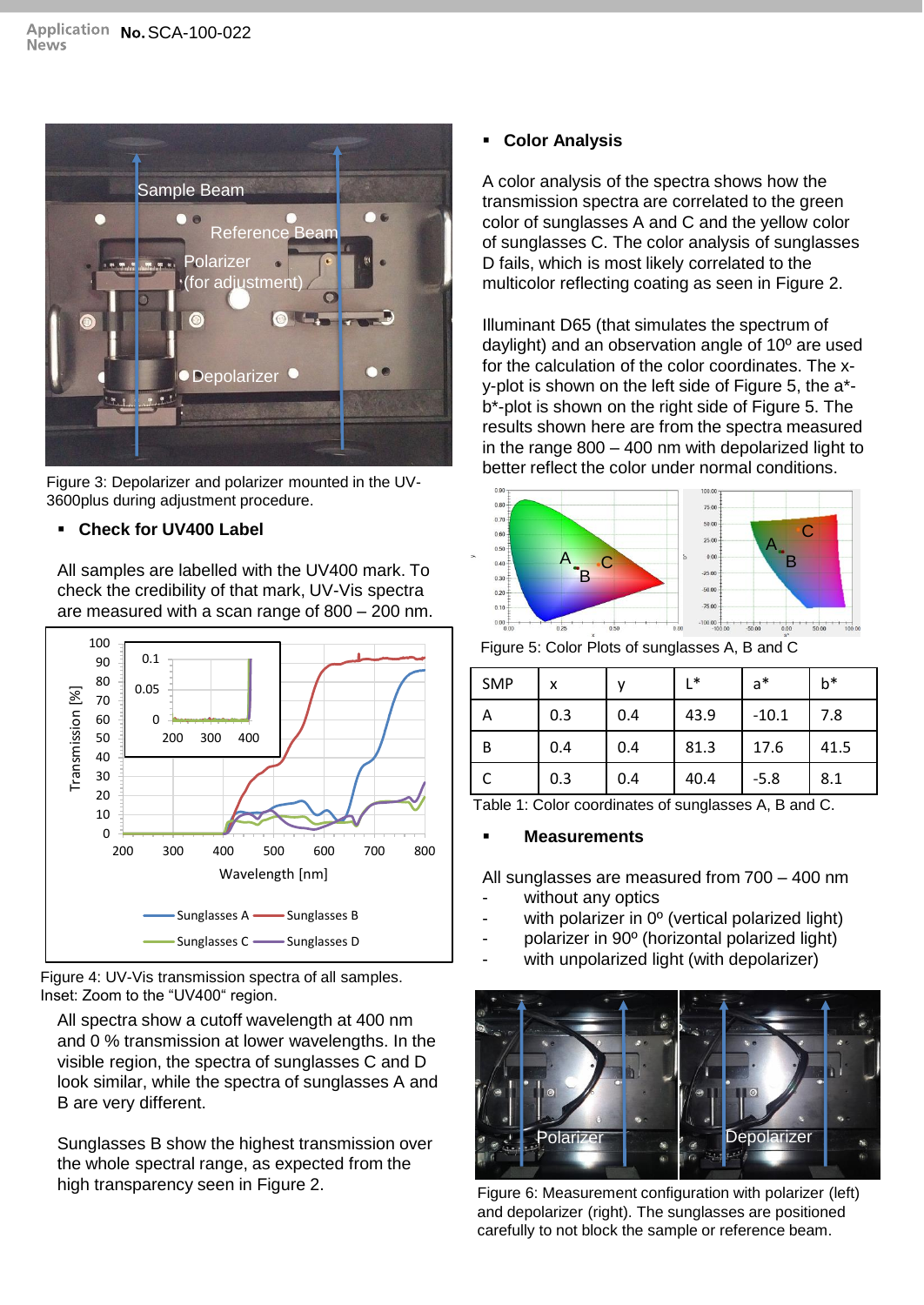### ▪ **Sunglasses without Polarization Filter**

Figure 7 shows the transmission spectra of sunglasses A in all four configurations, Figure 8 shows the spectra of sunglasses B. No difference is noticed between the spectra, since light of all polarization directions is absorbed equally by the coating of these sunglasses.



Figure 7: Transmission spectra of sunglasses A.



Figure 8: Transmission spectra of sunglasses B.

The transmission of sunglasses A is lower over the whole visible spectral range, especially in the region of 400 – 650 nm. Yellow and orange sunglasses like sample B are known for enhancing the contrast and are commonly used in sports, while green and brown sunglasses like sample A and C block bright light with little color distortion.

# ▪ **Sunglasses with Polarization Filter**

Figure 9 shows the transmission spectra of sunglasses C in all measurement configurations. As expected, the transmission depends on the polarization of the sample beam.



Figure 9: Transmission spectra of sunglasses C.

The lowest transmission is observed with horizontal polarized light (polarizer in 90º orientation), as expected. Without additional optics, the transmission is higher, but still below the transmission observed with completely depolarized light. This shows, that the sample beam is vertical polarized to some degree.

The highest transmission is observed with the polarizer in 0º orientation (vertical), since this is the same orientation as the polarizing film of the sunglasses.

In the transmission spectrum without additional optics, the absorption peaks of the polarizing film are observed at 470, 580, 660 and 780 nm.

The transmission spectra with vertical polarized or completely depolarized light are similar to the spectra of sunglasses A, as expected from the similar glass color. The difference is, that sunglasses C nearly completely suppress horizontal polarized light that is reflected from surfaces like water or snow, but also block the light from liquid crystal displays.